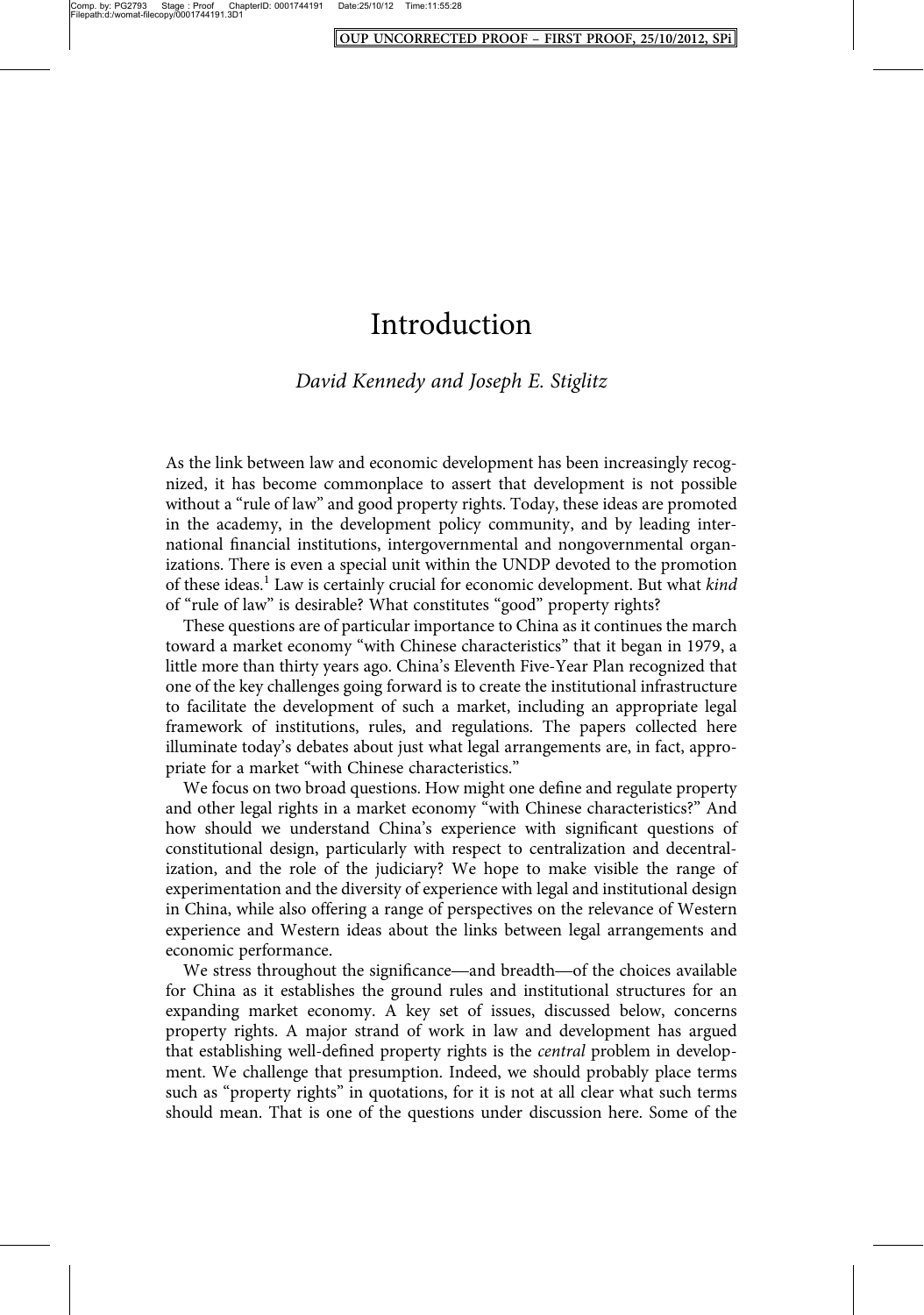## 2 Development with Chinese Characteristics

papers in this volume even question the widespread assumption that a better legal system involves a more precise definition of property rights.

These choices are often discussed in the shadow of quite specific ideas about what has and has not worked in the West. While most policymakers know that China could not and should not simply "borrow" legal and institutional frameworks from the United States or some other advanced industrial country, there is no shortage of proposals to import this or that supposedly "best practice" legal arrangement from the West. On the whole, we are skeptical about this kind of importation. This book, in contrast, focuses on what China might indeed learn from the history of the quite different choices that various Western nations have made, and the various ways their choices have played out.

Contemporary discussions of economic development policy, as well as of the legal and institutional arrangements most conducive to sound policy, continue to be influenced by the neoliberal intellectual framework that dominated thinking among economists and jurists in the later years of the last century, especially those informed by the Chicago School tradition.<sup>2</sup> In our view, this orthodoxy, which remains prominent in much of both the legal and the economic academy, is a poor guide to the legal and institutional choices facing China today. This book draws on other traditions within economic and legal thought to highlight the range of choices available to China as it lays the foundations for its own market economy.

The orthodoxy is correct, however, in its insistence that background entitlements are absolutely central to the operation of markets. Legal arrangements matter. How entitlements are allocated and defined can make all the difference over time. They could determine, for instance, whether there emerges a large class of landless peasants, or a small elite group dominating the economy. As a result, it is absolutely critical to focus on the allocation of property and other background entitlements as China sets up the framework for its own distinctive market economy. These background rules—to which we should add corporate law, bankruptcy law, and rules about finance—structure the players who will participate in markets, and how they will interact, settling their respective powers and obligations while establishing an initial allocation of resources, income streams, and risk.

The fact that we dwell so long on issues pertaining to property rights may seem strange in a book about contemporary Chinese economic policy. Economic policy seems far more a matter of institutional arrangements and the details of regulation than of property rights. Private law—contracts, property, the law of obligations is generally considered part of the background for economic policy-making. We are convinced, however, that at this juncture, a rigorous assessment of the nature of property rights is warranted.

We do not intend to provide detailed prescriptions for reforming the legal and institutional structures in any country. Rather, we hope to contribute to debates within academia and within policymaking circles by expanding and informing the intellectual frameworks through which choices among legal and institutional possibilities are made, both in the developing world and in the advanced industrial societies. The fact that China is in the midst of designing its legal and regulatory framework—making decisions that will affect the shape of its economy for decades to come—gives, of course, particular salience to this debate. China provides a concrete setting within which these issues can be discussed.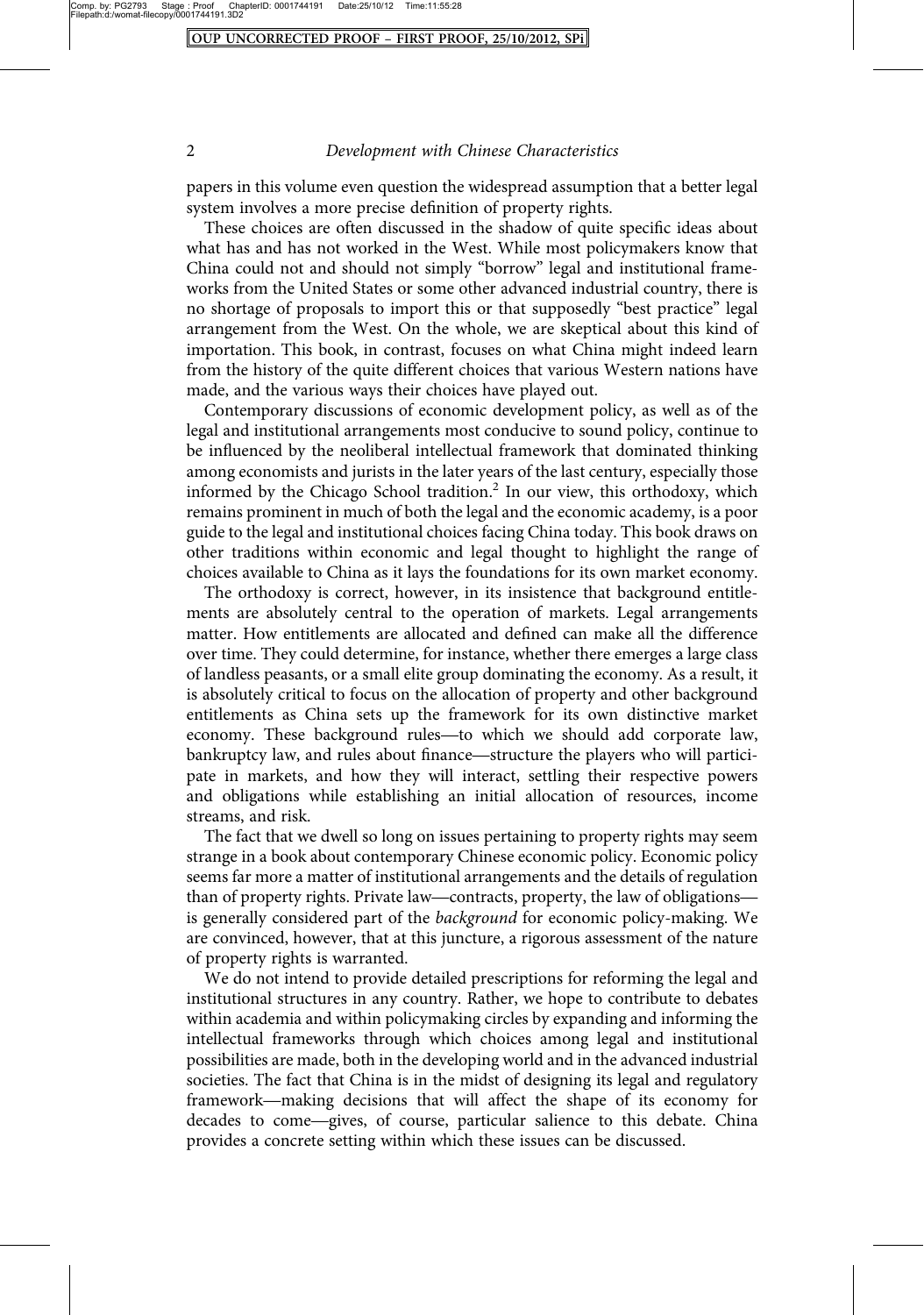## Introduction 3

This book is the result of a series of dialogues among academics and policymakers from China and around the world, held at the Brooks World Poverty Institute at the University of Manchester, at Columbia University (under the auspices of the Initiative for Policy Dialogue and the Committee on Global Thought), and in Beijing (at Peking University, with the joint sponsorship of the Initiative for Policy Dialogue, the Committee on Global Thought, Columbia Global Centers Beijing, Peking University, Tsinghua University, China Development Research Foundation, The Institute for Global Law and Policy at Harvard Law School, and Brooks World Poverty Institute).<sup>3</sup>

Our authors straddle ongoing intellectual debates in a variety of ways. Some are more familiar with the Chinese economic experience and reflect here on the institutional and legal elements that have been—and ought to be—enshrined within it by focusing on specific policy areas and challenges, from decentralization to health care and urban policy. Individual papers within this volume examine the details of specific development policies and institutional characteristics of the emerging Chinese market economy, assessing the record of the last years and highlighting elements that have—and have not—been successful. Other authors are more familiar with Western debates about the relationship between legal forms and economic performance. They reflect here on the lessons for and from the Chinese experience for our understanding of the links between economics and law. Our authors are not at all of one mind about the nature of the Chinese market economy, nor about the relationship between legal arrangements and economic performance. The authors do share the conviction that China is now entering a critical phase in its economic development and its move to a market economy with Chinese characteristics and that law and institutions are crucial components in the development equation. Each has something important to contribute to our understanding of the potential significance of diverse legal forms for the future of Chinese market capitalism.

# TOWARDS A MARKET ECONOMY WITH CHINESE CHARACTERISTICS

China, as we have noted, is now entering a critical phase in its move to a market economy. There are, of course, a variety of types of market economies—the Scandinavian model differs from the Anglo-American, the Japanese, or the Continental European models. Every market economy has distinctive legal and institutional arrangements that reflect its own political, social, and cultural history. History and culture continue to matter, if only because they affect norms and beliefs, which in turn affect how legal and institutional arrangements work in practice. China has committed itself to developing a market economy with its own distinctive characteristics. Those distinctive features are now becoming visible and have increasingly become subjects of debate, both within and outside China, particularly where they diverge from what is understood in one or another place to be "best practice." Our authors offer a number of perspectives on what has and has not worked to this point.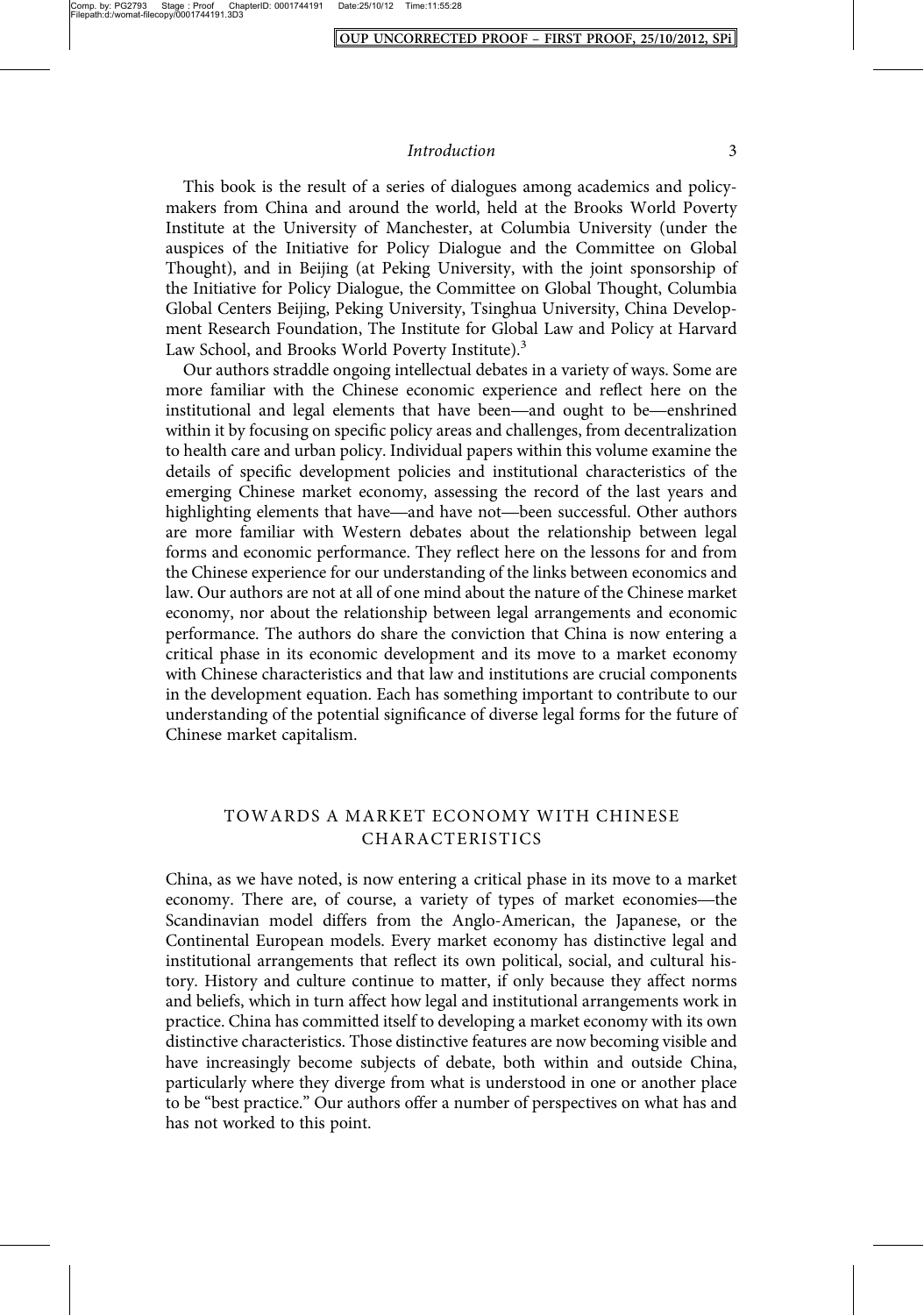## 4 Development with Chinese Characteristics

A distinguishing feature of China's evolution, however, is that the economy continues to change rapidly, changing the institutional forms through which economic life proceeds. At one stage, township and development enterprises (so-called "TVEs") dominated China's development strategy. At another, joint ventures dominated. There is no reason to believe that the structures that have dominated in the past decade will do so in the next. Indeed, China has committed itself to deep structural change: for instance, by seeking to become less dependent on exports and to reduce adverse environmental impacts. Organizational forms and regulatory incentives will also need to be able to change. A commitment to economic change and flexibility demands legal and institutional arrangements that are themselves both robust and flexible.

Legal and institutional regimes are constantly evolving through administrative, judicial, and regulatory processes. In every society, the people who participate are affected by political and intellectual currents whether they are elected or appointed. Moreover, institutional and legal structures create vested interests and help form coalitions that shape these processes. We have seen how, in America, they helped shape a process that led to financial market deregulation and bank bailouts; those same processes are helping to shape the post-crisis regulatory debate. The relationship between political choices and institutional forms is itself dynamic and iterative. This will also be true for China.

Nevertheless, starting points matter. Early decisions must be taken with a view toward their dynamic impact on the operation of an evolving market. Discussions over the next few years will have a major effect in determining the kind of market economy into which China will evolve. That evolution will condition—and be conditioned by—the legal and institutional arrangements that are now being put in place. Legal arrangements entrench interests, conditioning the dynamic evolution of market forms. Legal frameworks governing property rights, competition, corporate governance, intellectual property, bankruptcy, contracts, and more will influence what it will mean a generation from now to say the market economy is one with "Chinese characteristics." As a result, this is a particularly important moment to assess differences in institutional arrangements and their consequences. What would normally be an academic exercise could turn out to have an enormous impact on a quarter of the world's population. This volume aims to clarify choices now available to China as it establishes what will become the long-term framework for its own distinctive market economy.

# THE RELEVANCE OF LEGAL TRANSPLANTS FOR CHINA

Early on, China recognized that it needed to have a distinctive form of market economy, appropriate to its distinctive circumstances and history. Even with clarity about the kind of economy and society China would like to create going forward, it is not clear now precisely what kinds of legal and institutional arrangements are necessary to achieve those goals. China faces debates about regulation, property rights, and institutional forms that are familiar among economists in the West. Just how relevant are their answers? It is easy to imagine that one might learn what China needs to do to achieve success by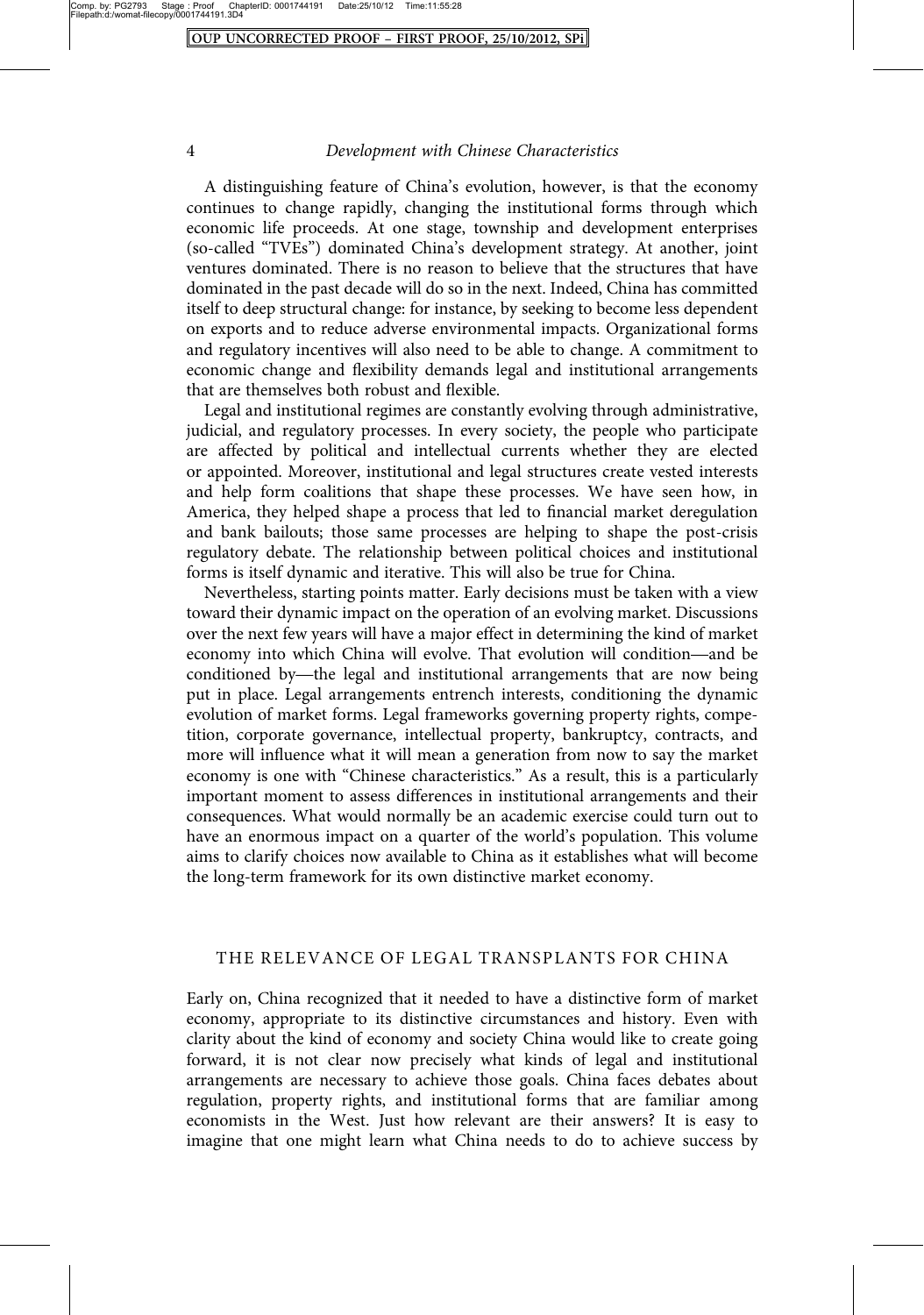## Introduction 5

studying the legal and institutional arrangements of development success stories—perhaps particularly the advanced industrial economies of North America and Western Europe.

As it turns out, however, these societies have a wide range of distinctive legal and institutional features. Some of their differences are accidents of history and others reflect deeply held cultural views and political choices. Whether these arrangements, transported elsewhere, would be equally successful—or would even embody the same values and political choices—is far from clear. In our experience, those living in a given market economy often overestimate the importance of their own distinctive national arrangements to their own economic success. They may even come to feel their own institutions are required for the success of any market economy. Remarkably, people may feel this way even about institutional arrangements that have resulted from historical accidents or cultural developments far from economic policy—and where other nations have experienced superior economic performance with alternative arrangements. As a result, it is wise to exercise care in looking for successful legal arrangements to import.

Accordingly, we bring a deep skepticism about the desirability of extending popular, if largely mistaken, pieties about the legal prerequisites for strong economic performance in a market economy. Indeed, our discussions over the last three years have left us ever more hesitant to extrapolate from what we think we know about the relationship between law and economics in the West to what ought to characterize the institutional and legal framework for further development in China.

In good part, our hesitance arises from the realization that much "common sense" about the relationship between law and economics in the West itself is incorrect. While it is widely accepted that developing countries need to adopt "good" legal frameworks, there is no agreement today about what that means. If this could be said before the global financial crisis, it is even more so today, as even those in the West are questioning the assumptions underlying the policy frameworks and legal structures that govern economic affairs.

The crisis has destroyed a large number of prevailing myths and shibboleths. It has even thrown into doubt our ability to recognize "bad" frameworks. For instance, independent central banks were supposed to be the "best practice" institutional arrangement for governing financial markets. As it was, more independent central banks, such as those in the US and Europe, performed less well than did less independent central banks, such as those of India, China, and Brazil. The independent central banks were evidently more easily captured by the financial sector that they were supposed to be regulating.

Similarly, before the crisis, most would have thought of America's financial regulatory structure as exemplary. The international financial institutions had urged countries around the world to aspire to that as a "model." The crisis exposed the US regulatory system as having been "captured" (intellectually, if not financially) by those it was supposed to regulate. A system of "revolving doors" on the part of those who wrote and implemented regulations created distorted incentives. And the problems weren't limited to America's financial regulatory structure: defects in corporate governance help explain why bank executives may have done so well, even as shareholders and bondholders lost so much.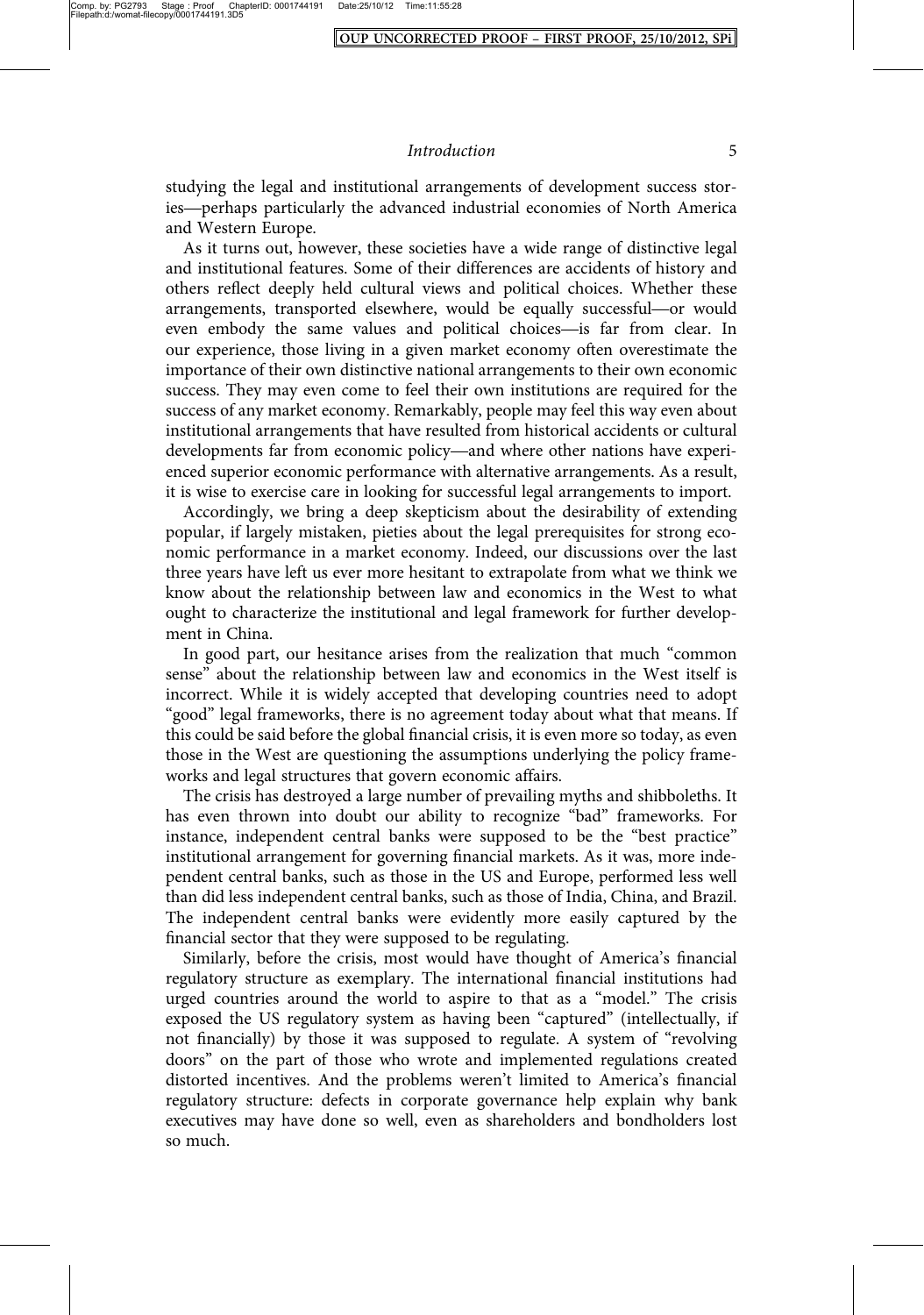## 6 Development with Chinese Characteristics

Intellectual property provides another example, which we discuss below. While there is widespread support for the notion that there should be some form of intellectual property protection, details matter. America held up its intellectual property regime as "best practice" and tried to extend it to the rest of the world. Within the United States, meanwhile, dissatisfaction with the intellectual property regime has grown. For example, many in the software industry worry that it stifles innovation, while many health advocates believe it impairs access to life-saving medicines. The social, political, and economic choices embedded in the intellectual property regime have been reopened for debate.

This book begins where confidence in the right answers and model practices fades.

# THE UNFORTUNATE IMPORTANCE OF NEOLIBERAL POLICY ORTHODOXY

Even as China works to create its own distinctive legal and institutional framework, it will inevitably look to "models" abroad. It will strive to incorporate at least the best ideas, if not the best practices. Moreover, China's success over the past three decades is in no small measure a result of globalization. It will, at the very least, need to harmonize, to some extent, its policy frameworks with those of the rest of the world. As it seeks to attract investment, it will inevitably be sensitive to others' perspectives on its own legal and institutional framework. Much of the debate within the papers in this volume centers around the economic significance of particular regulatory arrangements and forms of property often associated with the Anglo-American economic tradition.<sup>4</sup> The question is, to what extent are these appropriate for China today?

In recent years, as we commented earlier, ideas about the role of law in development have been greatly influenced by attitudes about law held by Chicago School economists responsible for the neoliberal consensus about what constitutes good national economic policy. One result has been the emergence among economists of a powerful orthodoxy about "best practice" legal and institutional arrangements for market efficiency and growth. At the same time, many economists and legal scholars in the United States—and in the international financial institutions—have developed theories and launched empirical studies suggesting the superiority of specific legal and institutional arrangements they regard as characteristic of the Anglo-American model of market economy and which they see as expressing the unvarying demands of market efficiency. One result of this intellectual work has been the emergence, starting in the mid-1980s, of a powerful orthodoxy about the "best practice" legal and institutional arrangements for market efficiency and growth. This legal orthodoxy has run parallel to—and often been linked with—neoliberal economic policy orthodoxy. Like their neoliberal economic cousins, neoliberal proponents of "best practice" legal arrangements have been active in global debates about the institutional framework for national development. They have also been active in discussions about Chinese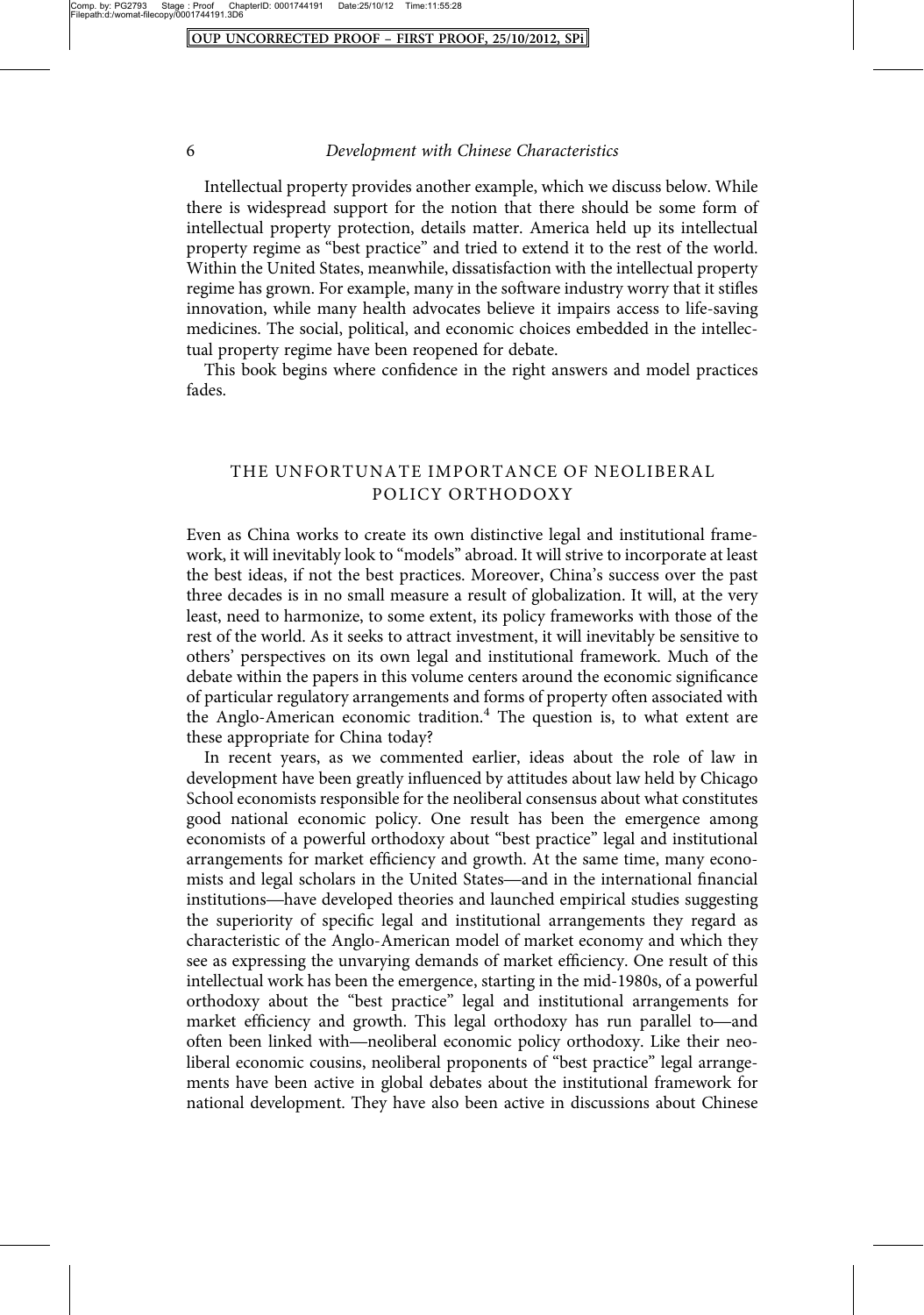## Introduction 7

economic policy, promoting these "best practice" legal and institutional forms as integral to China's transition to a market economy.

In broad terms, the neoliberal orthodoxy, both legal and economic, has been hostile to economic regulation and supportive only of those specific rules thought necessary to "support" markets. The list of legal rules necessary to support a market can seem quite limited: a clear assignment of property rights, strong and independent judiciary to enforce those entitlements, the institutional framework for an independent monetary policy, an effective criminal justice system, particularly with respect to corruption. Other rules are broadly viewed as "distorting" the work of market forces, however important they may be as expressions of political or moral commitment. Underlying this set of policy preferences is a strong presumption that markets are competitive, that the pricing mechanism operates effectively, that markets can handle externalities and public goods on their own, and that individuals should bear responsibility for protecting themselves (caveat emptor) and that an economic policy oriented to growth ought to distinguish what is necessary for efficiency from what might be desirable for other reasons. There is little attention in this framework to the conditions that might transform efficiency into growth, or to the availability of alternative development paths and alternative equilibria with different distributional effects.

Interestingly, just as these ideas were gaining currency in development policy discussions, the Chicago tradition was itself coming under attack both by economists and legal scholars. In both legal and economic circles, the challenges have been empirical and historical as well as analytic and theoretical.

# The historical/empirical critique

Economists and legal scholars have challenged the association of the policies associated with neoliberal economic and legal orthodoxy with economic growth and efficient market organization. They have questioned whether these legal arrangements can be reliably linked, theoretically or empirically, either to market efficiency or to growth, let alone both. East Asia's success—the most rapid growth in the history of the world—based on other premises provides evidence that the neoliberal model (both the economic and legal doctrines) is not necessary for growth. The failure of so many Latin American countries that attempted to follow neoliberal dictates provides evidence that the model is not sufficient for growth. And the repeated crises confronting economies that have adopted that model—of which the current crisis is the most recent and most devastating—shows that whatever growth is produced may not be sustainable and that the "model" is subject to high levels of instability, imposing costs that few developing countries can afford.

Critics of the neoliberal legal movement have gone further, even questioning whether the paradigmatic "best practice" legal forms actually do characterize the American economy. The global financial crisis has shown, for instance, real weaknesses in America's ability to address the legal issues posed as so many debtors are unable or unwilling to meet their obligations. The legal and economic system allowed conflicts of interest to arise between holders of first and second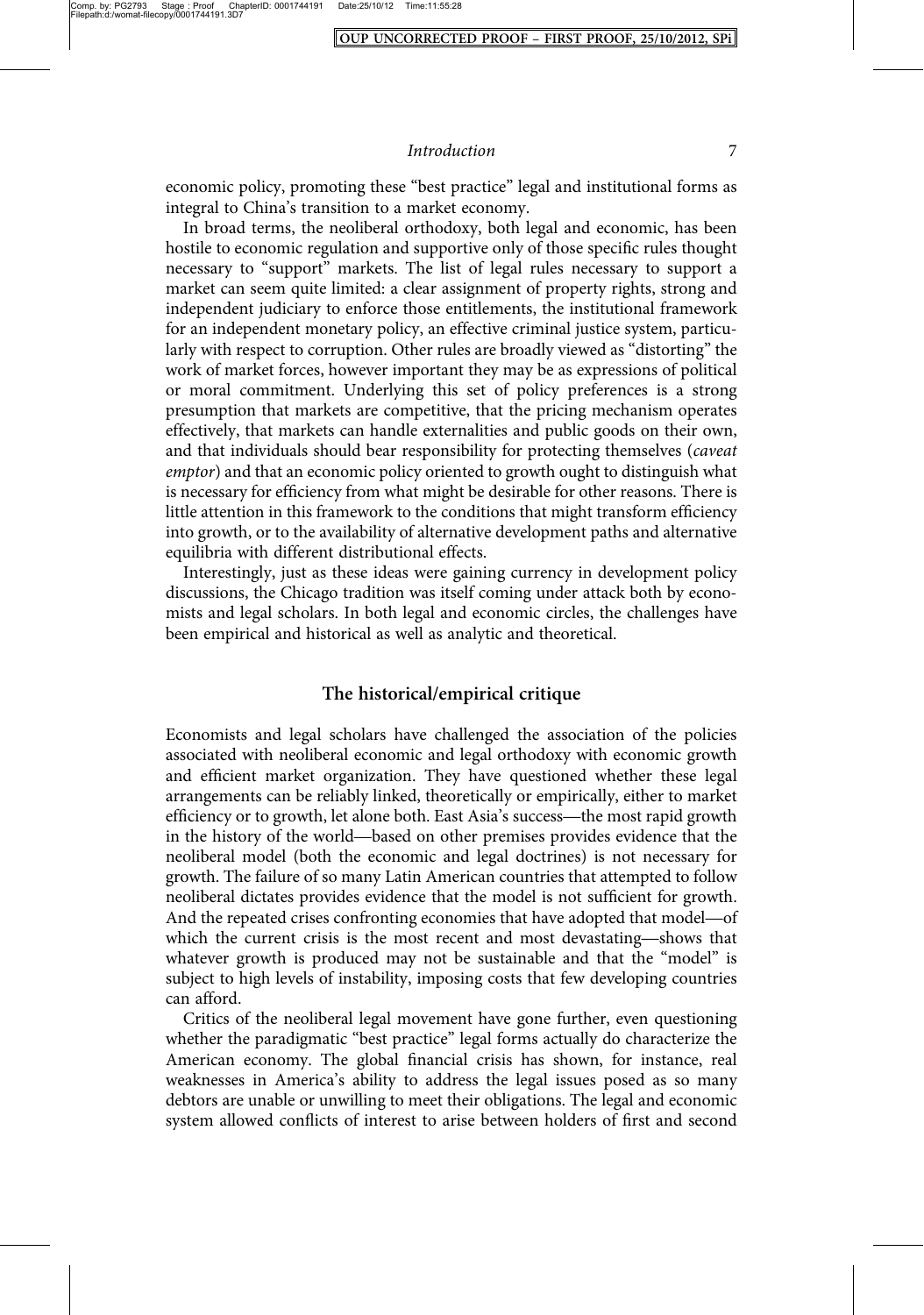## 8 Development with Chinese Characteristics

mortgages, and between service providers—conflicts that impaired efficient restructurings of the mortgages.

But even if America's "best practice" legal structures worked well for America at one time, there is no presumption that they will be well designed for another. Questions have also been raised about whether these legal forms can really be made universal, rooted as they are in quite specific cultural and political commitments. Notions such as "best practices" and the ability to transplant legal frameworks from one society—where it might indeed have worked well—to another have all come to be questioned.

All of this raises questions about whether neoliberal legal orthodoxy is at all appropriate for China today—or even provides an appropriate point of departure. To answer that question, it is important to grasp the extent to which the intellectual underpinnings of the neoliberal orthodoxy have also been theoretically and analytically eroded.

## The economic critique

The most straightforward and well-known theoretical critique of the neoliberal policy orthodoxy came from within economics. The foundation for the policy prescriptions of the neoliberal tradition was a set of hypotheses about how markets work. The most important of these is the presumption that they are (Pareto)-efficient. The economic model was shown to be badly flawed and its conclusions dependent on highly unrealistic assumptions. Slight changes in those assumptions, especially in the direction of increased realism, lead to markedly different results. Even slight frictions could, for instance, lead to highly noncompetitive outcomes. Advances in economics (theoretical and empirical), including the development of game theory and theories of asymmetric information, have provided alternative frameworks, with strikingly different conclusions and markedly different policy implications.

The broad resistance to regulation associated with neoliberal orthodoxy has been criticized by economists as the underlying economic presumptions have been undermined by research over the past three decades. If markets are not in general efficient (which they are not), then there is a role for the state, in addition to supporting the market—a market-"correcting" role. Today, almost all societies understand that markets by themselves lead to unacceptable environmental degradation. There is a need for environmental regulation—something that China too has recognized. But, contrary to the neoliberal view, "market failures" are pervasive.

Moreover, while the neoliberal orthodoxy focuses on efficiency, standard economic theory never provided any presumption that market outcomes were "socially acceptable," consistent with any principle of social justice or solidarity. Nor was there any presumption that a Pareto-efficient equilibrium would generate development or lead to growth. The underlying theoretical separation of efficiency from other considerations has been undermined by critiques of the neoclassical model stretching back more than thirty years. It is now clear that in establishing the institutional structure for a market economy, more than efficiency is of concern. The neoliberal legal model was not only based on a flawed economic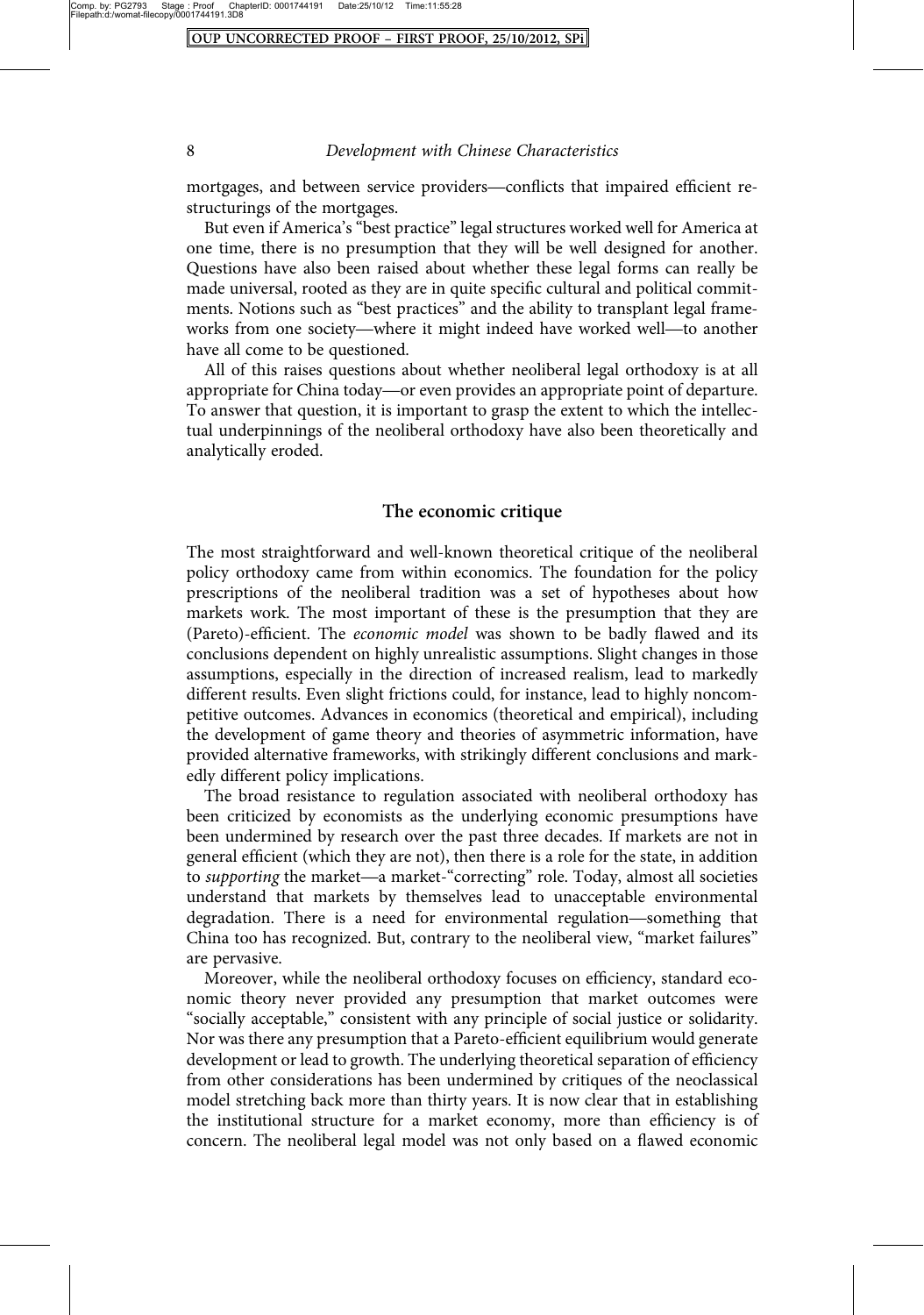## Introduction 9

model—its tenets did not necessarily lead to overall economic efficiency—but even more importantly, it left out critical issues of equity and social justice, that we believe need to be at the heart of a country's legal system.

Not surprisingly, given the lack of robustness of the model, the policy conclusions—including for the design of legal and institutional frameworks—were also shown not to be robust. Chicago School reasoning had, for instance, led to skepticism about whether predatory pricing could occur, with the result that the US Supreme Court imposed a heavy burden on anyone attempting to bring a predatory pricing case under the competition laws. Anyone schooled in the new and more robust theories would have come to quite different conclusions. Not only did the newer theories show that markets are not in general (Pareto) efficient, but they also explained why one cannot separate out issues of equity and efficiency.<sup>5</sup> Choices still need to be made.

The Chicago School ideas about economics have come under particular criticism in the aftermath of the Great Recession of 2008, with leading policymakers (such as Alan Greenspan) and leading thinkers (such as Richard Posner) engaging in what appears to be at least a partial recantation.<sup>6</sup> After all, the neoliberal orthodoxy had helped shape not only the legal framework, but also the behavior of regulators and regulatory policy—and even affected the behavior of investors and banks.

# $\sigma$  is a legal critical critical critical critical critical critical critical critical critical critical critical critical critical critical critical critical critical critical critical critical critical critical critica

Within the legal academy, the attack was complementary and, in some ways, deeper. To start, it is critical to understand that the background rules structuring market arrangements are not natural entitlements—they are social arrangements designed to promote social objectives. This is most obvious in the case of newer legal innovations such as "intellectual property" or "limited liability corporations." These are social constructions, the merits and designs of which have to be constantly evaluated and reevaluated. But it is no less true of "property" and "contract." In every market economy, each is a complex legal regime reflecting a history of social, political, and economic conflict and debate.

In practice, the legal and institutional structures provide some of the most important "social protections" in modern societies. In every market economy, the particular form of these structures reflects social as well as economic considerations. This is also the case in China. Inattention to the relationship between economic opportunities and social outcomes can have terrible consequences that are difficult or impossible to correct through the political process. The regulatory failures of the financial system in America have resulted in wiping out a significant fraction of the wealth of America's poorest families, unlikely to be made up for by redistributions. The institutional framework has, simultaneously, played an important role in the creation of large inequalities—again, not typically offset by political action. Laws allowing financial firms to engage in predatory lending, combined with new bankruptcy laws, have created a new class of partially indentured servants—people who may have to give as much as 25 percent of what they earn for the rest of their lives to the banks.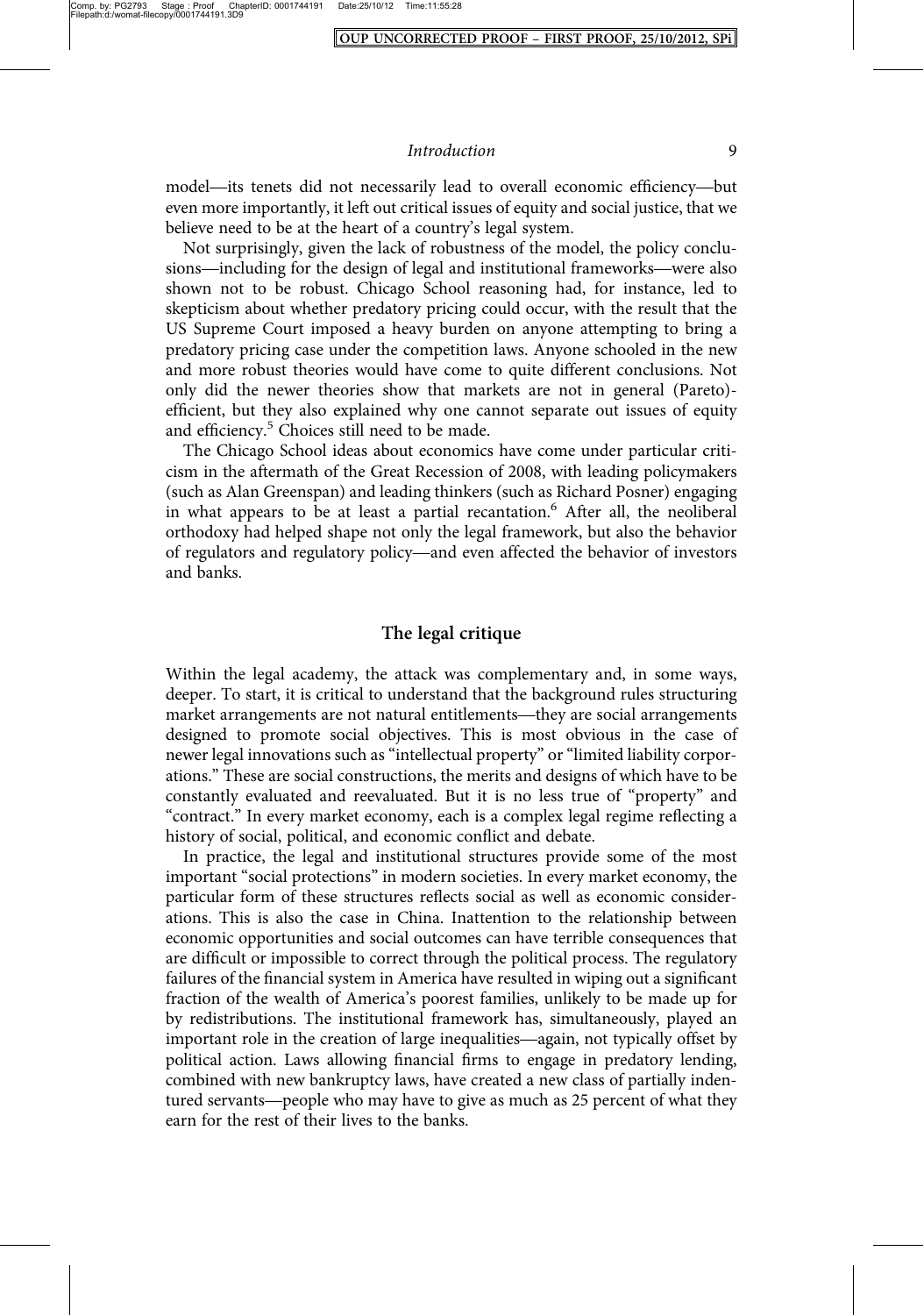## 10 Development with Chinese Characteristics

In many societies, the place of social responsibilities in the legal architecture for the economy is being rethought. In some nations this has occurred at the constitutional level. South Africa's Constitution incorporated new social and economic rights, including rights relating to housing which have been given new meanings and importance by the judiciary. India's Supreme Court has expanded rights to include environmental protection and access to food. American courts have long supported certain rights to education. Many countries recognize rights to health care. What is entailed by these social and economic rights—how expansive they are—has been a major source of debate. These debates are visible when they play out at the constitutional or legislative level, but they are equally significant in the elaboration of background norms structuring the market itself. Where, as in China, those foundational legal arrangements are being established or altered, the same social considerations come into play.

The legal structure of property and contract, like that of corporate authority and finance, everywhere reflects a complex series of trade-offs among social interests. There is no particular set of rules that is Pareto-optimal—best for all stakeholders—as many economic policymakers influenced by the Chicago School sometimes seem to suggest. Even if there were such a set of rules, there is no assurance they would be Pareto-optimal at another time or in another place. Sometimes rights conflict—unfettered property rights exercised by one individual may conflict with others' right to the environment. Legal frameworks specify how these rights are to be balanced. Establishing a regime of background rules distributes power and resources among various potential market players. There are winners and losers. Background rules often institutionalize these initial gains and losses in ways that compound differences over time. Different institutional designs can lead to quite different outcomes.

In a deeper sense, neoliberal policy orthodoxy ignores a set of basic truths about transforming economic ideas into legal institutions and about the nature of legal reasoning itself. The central distinctions upon which the neoliberal orthodoxy rests turn out to be extremely difficult to maintain when translated into legal terms. The boundary between "market-supporting" and "market-distorting" legal arrangements is notoriously hard to draw. The more you look at it, the harder it is to distinguish private entitlements enforced by the state from regulations imposed by legislation or administrative action. Moreover, distributional choices are built into all these legal rules and institutions that affect both efficiency and equity. More broadly, legal frameworks are both conceptually and sociologically more complex, with more room for choice among alternative legal arrangements than was appreciated by many Chicago School economists who became interested in law as a development tool.

Indeed, a "law and economics" tradition has long existed in the American legal academy, which begins with the necessity to attend to precisely these choices and complexities. Within the legal academy, even those who find the neo-classical economics of the Chicago School largely compelling recognize that when turned into a vernacular for policy, the Chicago School has carried with it unwarranted assumptions about the legal rules that structure a market. Economic actors bargain in the shadow of background rules that distribute bargaining power amongst them. Those initial distributions matter to both efficiency as well as equity, given the transaction costs associated with reallocation.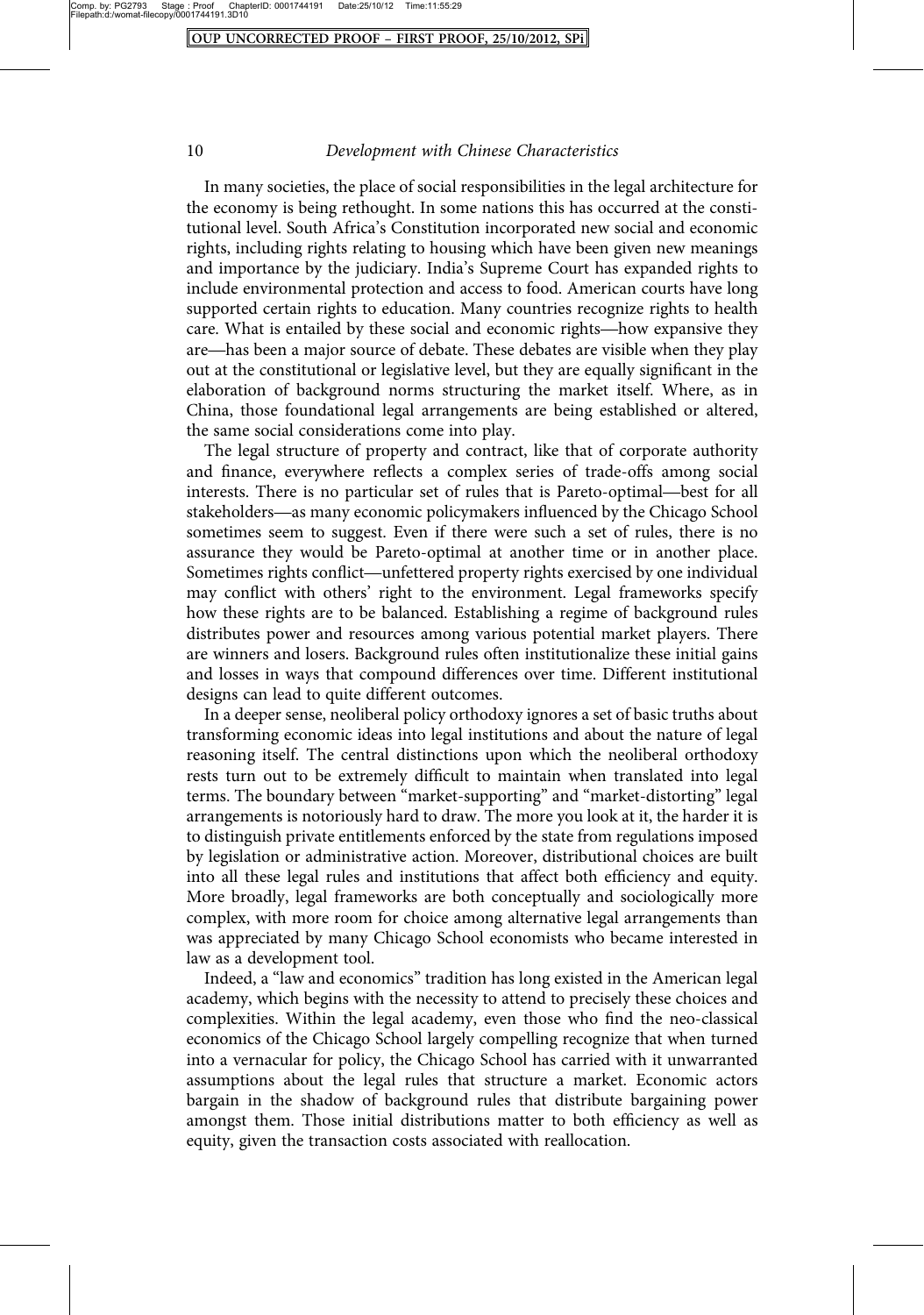## Introduction 11

In the simplistic economic models underlying the Chicago School approach, as we have seen, issues of equity and efficiency are neatly separated. The crude implication for policy is often to assume that distribution can wait—the first objective ought to be efficiency. For development, of course, distribution often cannot wait—efficiency may be less a sure recipe for growth than a ticket to another low-level equilibrium. Focusing on the legal regime, however, brings distribution back into the story right from the start. The background rules of property and contract that undergird market transactions reflect distributional choices that cannot be divided, either sociologically or conceptually, between those which concern efficiency and equity. After all, prices emerge from bargains among people with different entitlements—the structure of those entitlements will affect those bargains.<sup>7</sup>

This might matter less if entitlements could be costlessly rearranged by the market. Indeed, one often finds reference to this idea in the neoliberal economic literature, attributed to Ronald Coase. $8$  Unfortunately, things are not this simple. First, as Coase himself recognized, transaction costs are ubiquitous and matter for the assignment of property rights. A long tradition of legal analysis has focused on the implications of this recognition for policy—the ways in which the assignment of property rights might affect the size and impact of transaction costs.<sup>9</sup> Second, the market through which these entitlements might be rearranged must itself also be legally constituted. The power of actors, whether individuals or firms, must be established, their authority with respect to various entitlements specified, the conditions for the enforcement of contracts to rearrange entitlements spelled out, and so forth. In short, from a legal perspective there must be entitlements before there is a market for entitlements, allocating bargaining power and affecting transaction costs in ways that may matter for efficiency as well as equity.

Interestingly, on the "economics" side of neoliberal orthodoxy about development policy, these legal qualifications have often gone unnoticed. The importance of transaction costs has often been ignored or relegated to a footnote, with the implication that, to a first-order approximation, the assignment of property rights made no difference. The importance of background norms to bargaining power and the centrality of distribution to the legal structure of a market have been downplayed. Ironically, this has occurred at the same time advances in economics recognized the importance of these frictions, especially those associated with information costs and asymmetries.<sup>10</sup>

Among economists, there was often an oversimplification of "property rights," a failure to note the responsibilities that might be associated with these rights (an owner of property may be responsible for making sure his property is not used to dump toxic wastes); a failure to note the multiple dimensions of property (in many countries, the owner of a property does not have the rights to the mineral resources below the ground—these remain properties of the state); or a failure to note restrictions (e.g. reservations about rights of way) and the variety of possible "bundles of rights" compatible with a legal regime protecting property . These qualifications become even more important as property rights get extended from real estate to intellectual property: should the owner of these property rights have the right of exclusion, or only the right to collect fair rents from those who "trespass" on his property?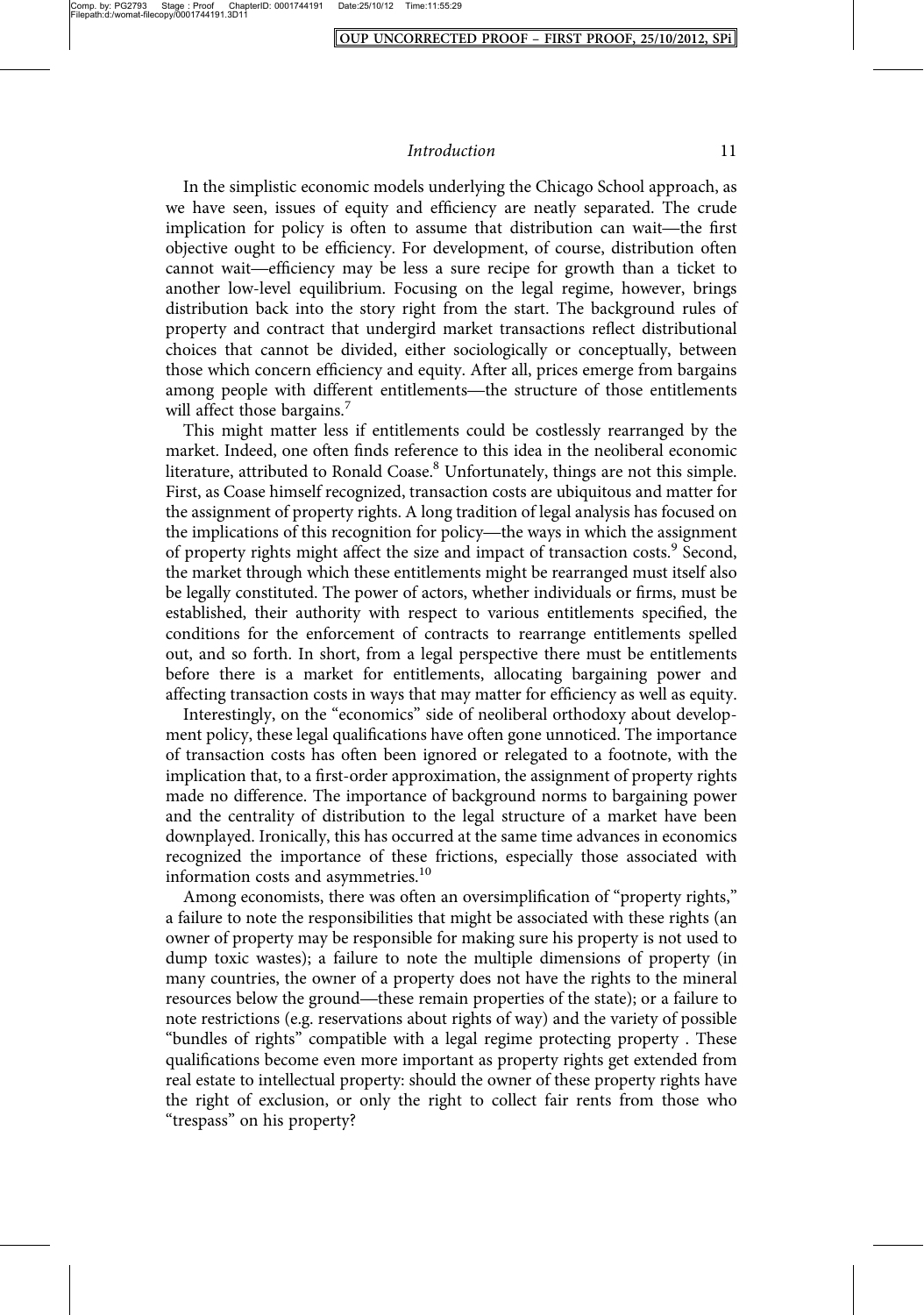## 12 Development with Chinese Characteristics

The book aims to bring together the strands of criticism and qualification that have developed among both economists and legal scholars in the wake of the neoliberal orthodoxy's ascendance for development policymakers late in the last century. Our discussions have sought to develop an alliance between increasingly well-known criticisms of neoliberal economic orthodoxy—from which China has been an important dissenting voice and alternative model—and less well-known criticisms of neoliberal legal orthodoxy, which has had a far more successful run of late in Chinese policy circles. By bringing those two discussions together, we hope to foster a discussion between alternative economic and legal analytics, set in the context of Chinese experience. By doing so, we hope to contribute to our understanding of fundamental issues about the relationship between economic life and the rule of law. The task going forward is to develop the concrete implications of this alternative view for the design of legal and institutional arrangements in the Chinese context.

## OUTLINE OF THIS BOOK

As a general matter, this volume leans against the view that "neoliberal" legal or economic orthodoxy ought to guide Chinese reform. Our project began before the Great Recession, and until the global economic crisis, a number of variants of "market fundamentalism" held sway among some economic and financial "experts" in China, and there appeared to be a risk that these ideas would become embedded into the legal and regulatory framework. We enter the examination of current Chinese development policy and regulatory practice informed by the history of these debates about the relevance of North American and Western European models and the legacy of criticism among economists and lawyers about the usefulness of neoliberal policy prescriptions.

The book is divided into three sections. In the first, we develop the conceptual foundations for our discussions by reviewing debates about both the nature of Chinese economic policy in light of the Eleventh and Twelfth Five-Year Plans, and the potential for a productive engagement between economic and legal criticisms of neoliberal orthodoxy. The third chapter illustrates some of the general themes by looking at two alternative approaches to supporting credit to the poor—the formal "property rights" approach associated with De Soto and the more informal microcredit approach associated with Yunus and his Grameen Bank. There have been many contexts in which the latter approach has been far more successful than the former in promoting development, and especially the well-being of the poorest. The chapter explains why that is so, and the circumstances under which one or the other is more likely to be more effective.

The second part focuses on selected elements in current Chinese economic policy, exploring the relationship between institutional forms and patterns of economic life and development within the emerging Chinese market economy. In thinking about "economic policy" it is conventional to focus on areas that are or might be—subject to one or another type of regulation or administrative action. At the same time, we need to recognize that the legal/institutional framework includes not just regulations, but the laws that relate to property, contracts, tort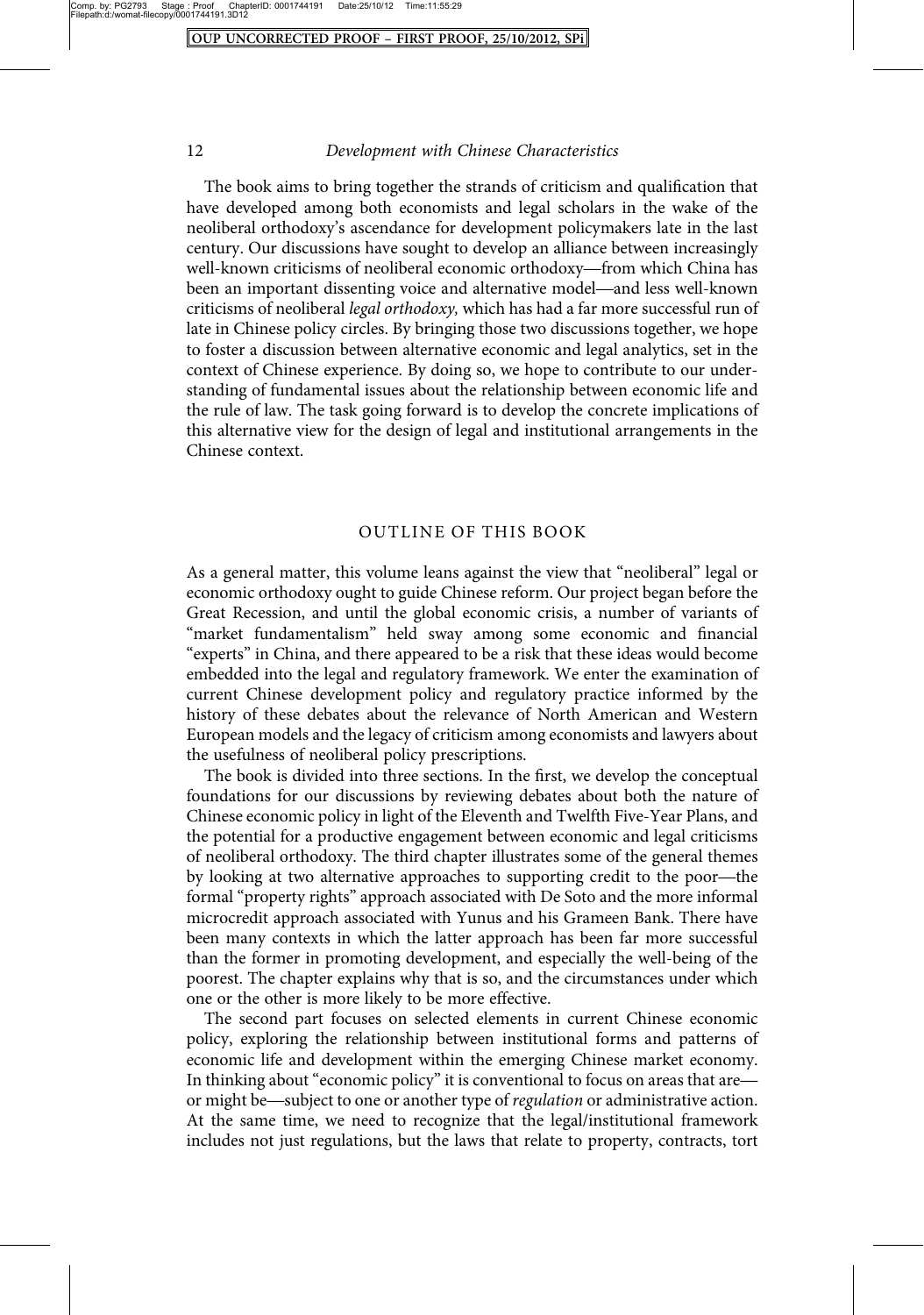## Introduction 13

(liabilities), competition, corporate governance—indeed almost every aspect of a modern economy. We open this section, therefore, with reflections on debates within the West about the nature and desirability of property rights and regulation and, more broadly, governmental engagement in a market economy.

The contributions that follow assess the role of various regimes of "rights" in the Chinese economic transition. We start with the role of property rights, primarily in land, in the economic development of both agricultural and urban areas during the transition. We then expand the focus to intellectual property rights as a component in the Chinese innovation system, and to the rights of corporations (including the internal entitlements of various stakeholders in their governance) and of labor, particularly in the context of the Hukou system. All rights regimes entail social compromise and have social consequences. We foreground the significance of social considerations in the Chinese context through examination of the minimum livelihood guarantee policy and the intergenerational content of social spending. Our objective in this part, taken as a whole, is to heighten awareness of the interactions and parallels among institutional and legal arrangements that seem to concern different areas of economic life or express different overall commitments. Development policy is every bit as complex and significant in the establishment of property rights as in social spending for health care—and they are related.

The interactions among seemingly divergent fields of regulation and entitlement make the institutional framework for considering and reconsidering development policy particularly important.

In the third part, we focus on two issues that have been central to discussions of the appropriate form for the Chinese state in light of the nation's development challenges: the relationship between central and local authority and the relationship between judicial and other modes of legal interpretation, legislation, and enforcement.

## CONCLUDING REMARKS

We are convinced that political, social, and cultural values—including concerns about social harmony and the harmony between humans and nature—must drive economic strategy and shape the form of the market economy that China builds for itself in the coming decades. The appropriate legal question is what regulatory and institutional forms are appropriate for China's own evolving economic and political strategy.

We hope that this volume will be of help to those in China as they strive to continue their move to a market economy within a harmonious society, to those in developing countries trying to create an institutional framework consistent with equitable and sustainable development, and to those within the advanced industrial countries trying to reform their institutional and regulatory systems about which the global financial crisis has raised such fundamental questions. As those responsible for making decisions about these institutional arrangements make their choices, and consider the consequences of those choices for their societies, we hope that they will consider the available alternatives to the "neoliberal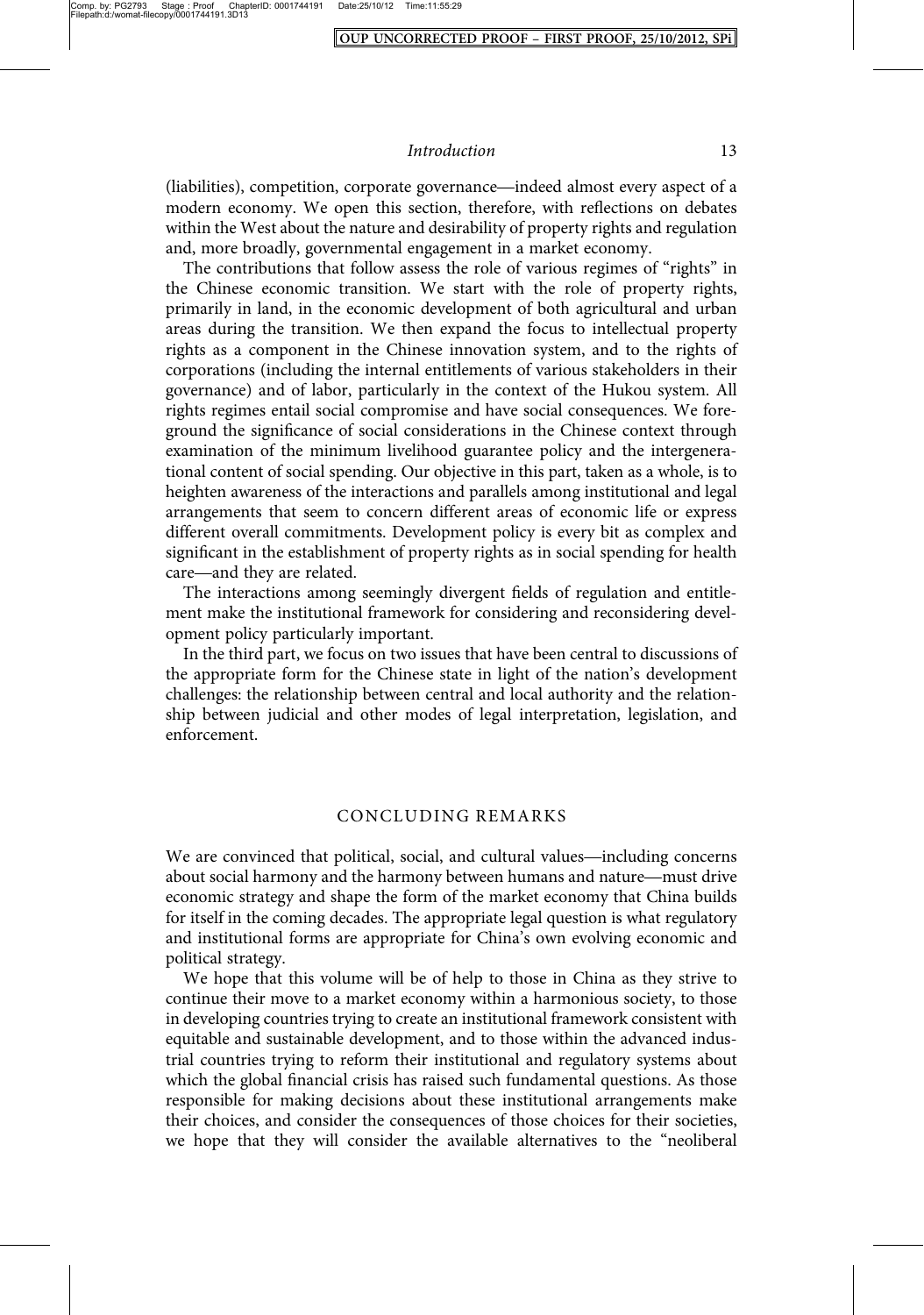#### 14 Development with Chinese Characteristics

orthodoxy," alternatives that hold out the promise of higher and more sustainable growth and greater equity.

#### **NOTES** NOTES

- 1. After the UN Commission on Legal Empowerment of the Poor, headed by former US Secretary of State Madeleine Albright and Hernando de Soto, issued its report "Making the Law Work for Everyone: Volume I" in June 2008, the UNDP established its Initiative for Legal Empowerment of the Poor. To view all reports and documents published by the Commission see <http://http://www.undp.org/LegalEmpowerment/reports/concept2action.html>.
- 2. We use the terms "Chicago School" or "neoliberal orthodoxy" as shorthand for the related economic and legal orthodoxies that arose with neoliberalism and continue to preoccupy much debate about development policy. This legal orthodoxy has not been reflected in the best "law and economics" work in the legal field that emerged from the seminal contributions of Coase and his legal followers. That work has often focused precisely on the complexities and ambiguities that are inherent in any legal system but which seem strangely absent among those who now prescribe one or another caricatured "rule of law" best practice as a route to development. For an analysis of the various vernacular ideas about the "rule of law" that have animated development thinking, see Santos (2006). Within economics, the Chicago or neoliberal tradition has often been closely associated with the emphasis on institutions in development, exemplified by the important work of Douglass C. North (see Davis and North 1971; North 1981 and 1990), for which he received the Nobel Prize along with Robert William Fogel in 1993. Of course, North was far from the first to emphasize the importance of institutions. Indeed, a major battle of ideas in mid-twentieth-century economics was between the old institutionalists (such as John R. Commons) and analytic neoclassical economics. Hardly had neoclassical economics won that battle when former disciples of that school began once again emphasizing the importance of institutions, exemplified by Stiglitz's work on sharecropping (1974). There was a heated debate between Stiglitz and the Chicago School economist Steven N. S. Cheung, where the latter claimed that sharecropping made no difference to the equilibrium (see Cheung 1969a and 1969b). Income and output would be exactly the same with or without sharecropping. Stiglitz explained how incomplete contracts and markets, and asymmetries of information gave rise to the institution of sharecropping and that Cheung's conclusions were valid only under assumptions of perfect information and perfect markets—assumptions in which the institution itself would not have existed. It is interesting to note that these ideas have had a very different uptake in legal scholarship.
- 3. Financial support from the Brooks World Poverty Institute for the first set of meetings was especially critical. The dialogues were organized by the Initiative for Policy Dialogue at Columbia University, with financial support from the Hewlett and Ford Foundations and from the Rockefeller Brothers Fund. Financial support from Columbia University and its Committee on Global Thought is also gratefully acknowledged. Logistical support for meetings in China was provided by the China Development Research Council Foundation, and financial support for the 2009 meeting of the China Task Force at Peking University by the Research Center for Property Exchange at Peking University is also gratefully acknowledged.
- 4. There is a large literature—mainly from Americans—arguing for the economic superiority of the American legal model. While this empirical literature has been widely debunked, one need only note that correlation is not causation. Moreover, apparently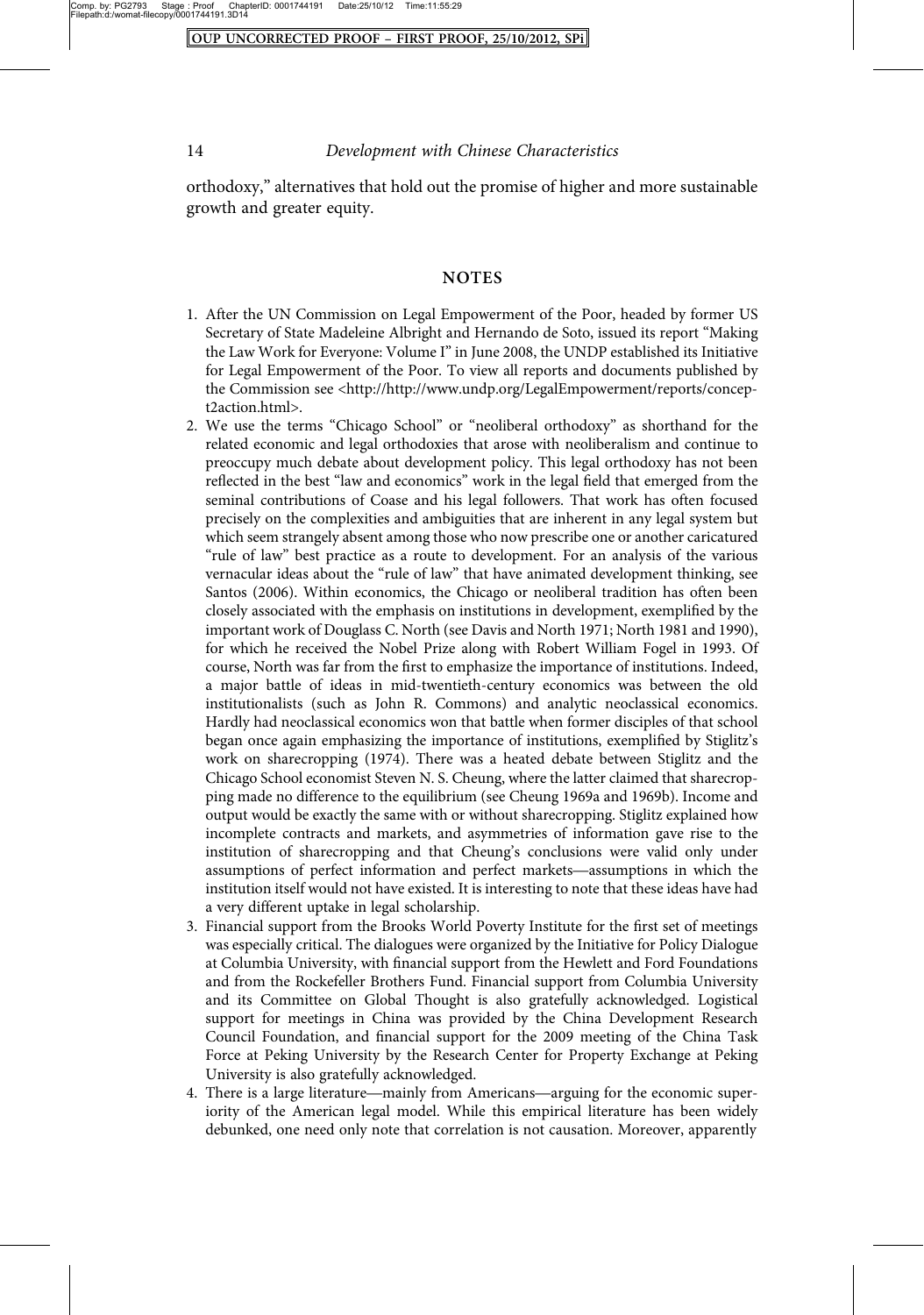## Introduction 15

paradoxical examples abound. For instance, one of the most successful countries in Africa—one of the few without extractible natural resources—has been Mauritius, which lies within the French legal tradition. East Asia has been the most successful region in the world, with few countries adhering to the Anglo-American tradition.

- 5. For instance, when land is inequitably distributed, some form of tenancy evolves most commonly sharecropping. Sharecropping greatly attenuates work incentives. Standard (old) theory assumed that lump sum redistributions were possible, but in fact all redistributions entail distortionary taxes. See, for instance, Stiglitz (1994).
- 6. See, in particular, Posner's recent books (2009, 2010) and Greenspan's mea culpa before Congress (cited in Stiglitz 2010: 149).
- 7. Perhaps one of the reasons that the neoliberal Chicago School placed so little emphasis on these issues is that they focused on a model in which there were so many players in every market that no one had bargaining power. But even if there are many firms in the economy and many workers, particular workers bargain with particular firms over wages and working conditions. Transactions costs (including those associated with information imperfections) mean that different firms and workers are not perfect substitutes for each other. At the micro-level, bargaining power matters.
- 8. See Coase (1937 and 1960).
- 9. See, for instance, Calabresi and Melamed (1972), reprinted with commentary and a brief history of the "law and economics" movement within the legal academy in Kennedy and Fisher (2006: 401–45).
- 10. For instance, standard exposition highlighted how assignments of property rights could even resolve problems of externalities. If smokers exerted a negative externality on nonsmokers, an efficient solution could be obtained by assigning property rights either to smokers or to nonsmokers. In one case, the smokers would attempt to bribe the nonsmokers; in the other, the nonsmokers would bribe the smokers. If the sums of the consumer surpluses enjoyed by the smokers as a result of smoking exceeded the losses to the nonsmokers, the equilibrium would entail smoking. But implementing such a scheme required knowledge of the smokers' consumer surpluses, something that could not be easily observed. If the smokers had to actually compensate the nonsmokers, each had an incentive to pretend that his own consumer surplus was low, to free ride on the compensation provided by others. See Farrell (1987).

# REFERENCES

- Calabresi, Guido and Douglas Melamed (1972), "Property Rules, Liability Rules, and Inalienability: One View of the Cathedral," Harvard Law Review, 85/6: 1089–128.
- Cheung, Steven N. S. (1969a), The Theory of Share Tenancy (Chicago: University of Chicago Press).
- -(1969b), "Transaction Costs, Risk Aversion, and the Choice of Contractual Arrangements," Journal of Law and Economics, 12/1: 23–42.

Coase, Ronald H. (1937), "The Nature of the Firm," Economica, 4/16 (November): 386–405. -(1960), "The Problem of Social Cost," Journal of Law and Economics, 3 (October): 1-44.

Davis, Lance E. and Douglass C. North (1971), Institutional Change and American Economic Growth (Cambridge: Cambridge University Press).

Farrell, Joseph (1987), "Information and the Coase Theorem," Journal of Economic Perspectives, 1/2: 113–29.

Kennedy, David and William W. Fisher III (2006), The Canon of American Legal Thought (Princeton, NJ: Princeton University Press).